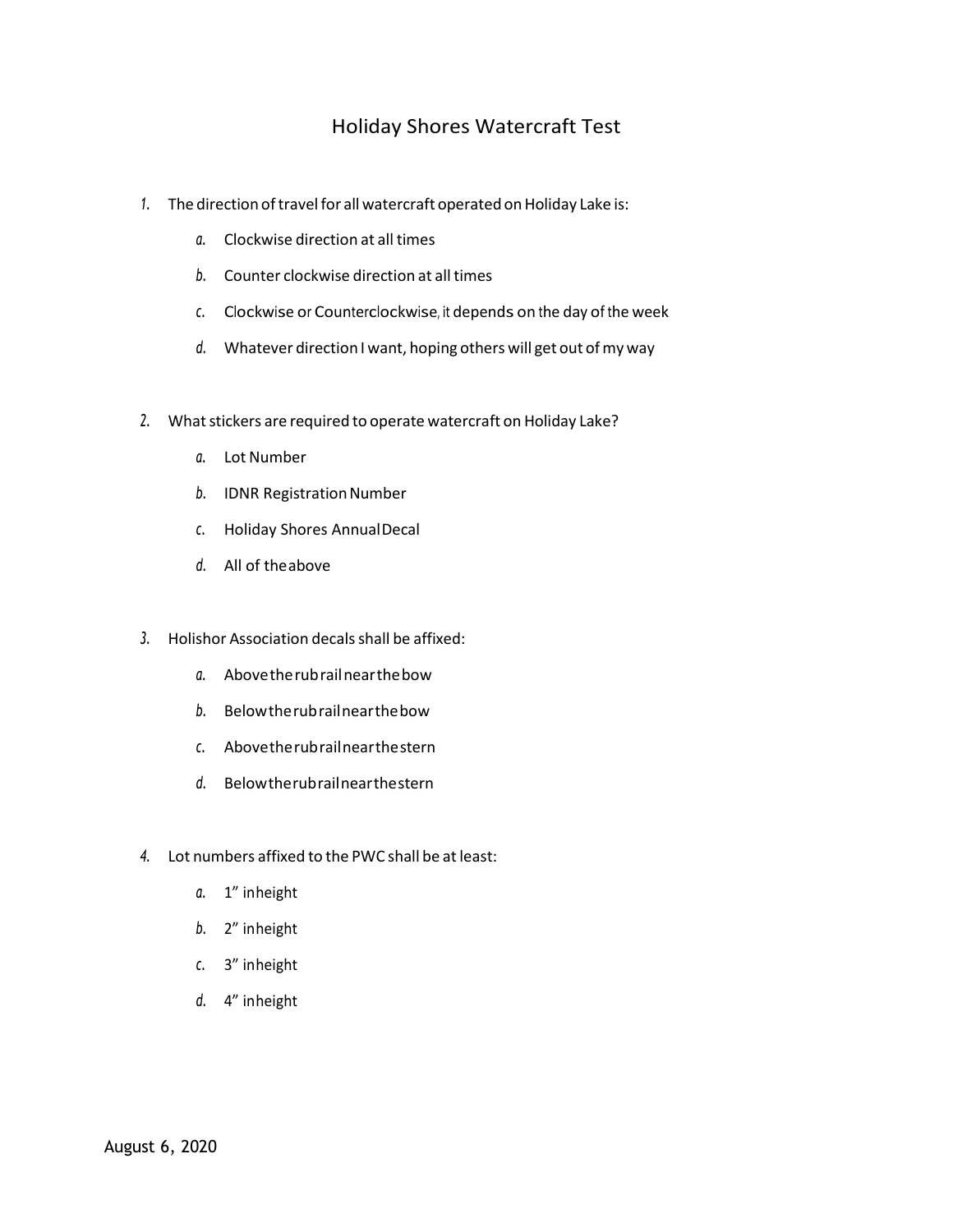- *5.* AllmotorizedwatercraftoperatedonHolidayLakeshallhaveinfullforceandaffecta policy of liability insurance with minimum limits of:
	- a. \$50,000
	- b. \$100,000
	- c. \$200,000
	- d. \$300,000
- *6.* WhatistheminimumagetooperateawatercraftinIllinoiswithaBoatSafetyCertificate?
	- *e.* 14 years old
	- *f.* 12 years old
	- *g.* 10 years old
	- *h.* 16 years old
- 7. What is the maximum number of powered watercraft each household can have in use the mon the water at one time without incurring a fine?
	- *a.* 5
	- *b.* 2
	- *c.* 4
	- *d.* 3
- *8.* What time of the day can PWC's operate with a wake on Holiday Lake?
	- a. 1 hour before sunrise to 1 hour after sunset
	- *b.* Sunrise toSunset
	- *c.* 24 hours aday
	- d. 1 hour after sunrise to 1 hour before sunset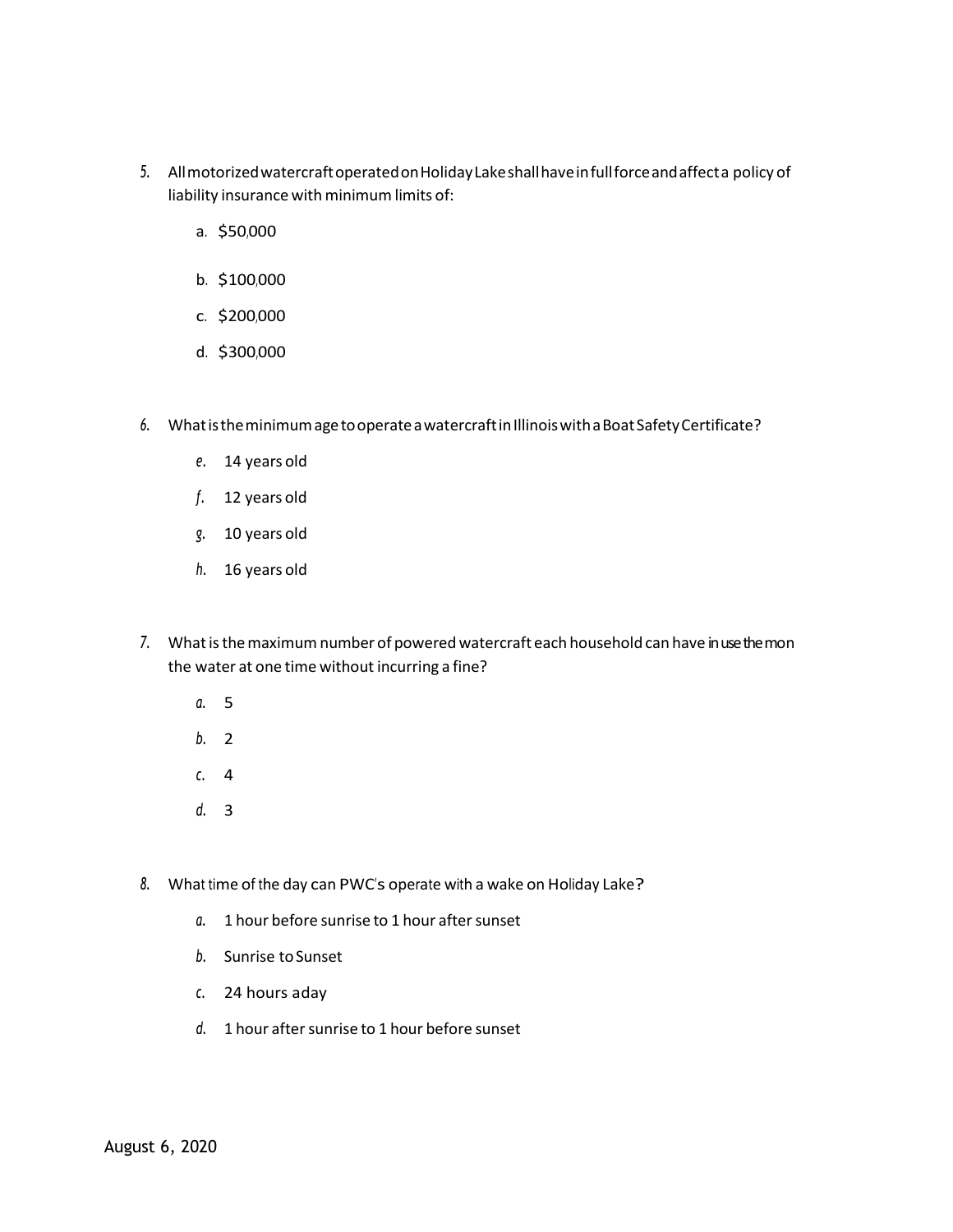- *9.* Whenthelakelevelreaches9inchesabove'fullpool',theentirelakebecomes"NO WAKE"
	- *a.* True
	- *b.* False
- 10. When the lake level reaches 16" below 'full pool', the entire lake becomes "NOWAKE"
	- *a.* True
	- *b.* False
- *11.* "Themovementofwater createdbyaboatunderwaygreatenoughtodisturbaboatat rest" is the definition of:
	- *a.* Surf
	- *b.* Disturbance
	- *c.* Wake
- 12. The maximum speed a watercraft should not exceed while "NO WAKE" is
	- *a.* 7miles per hour
	- *b.* 5miles per hour
	- *c.* 2miles per hour
	- *d.* 10 miles perhour
- *13.* While towing behind a PWC or watercraft, what must be displayed?
	- *e.* A red 9"x 9"flag
	- *f.* A yellow 12"x 12"flag
	- *c.* A green 9"x 9"flag
	- *d.* An orange 12"x 12"flag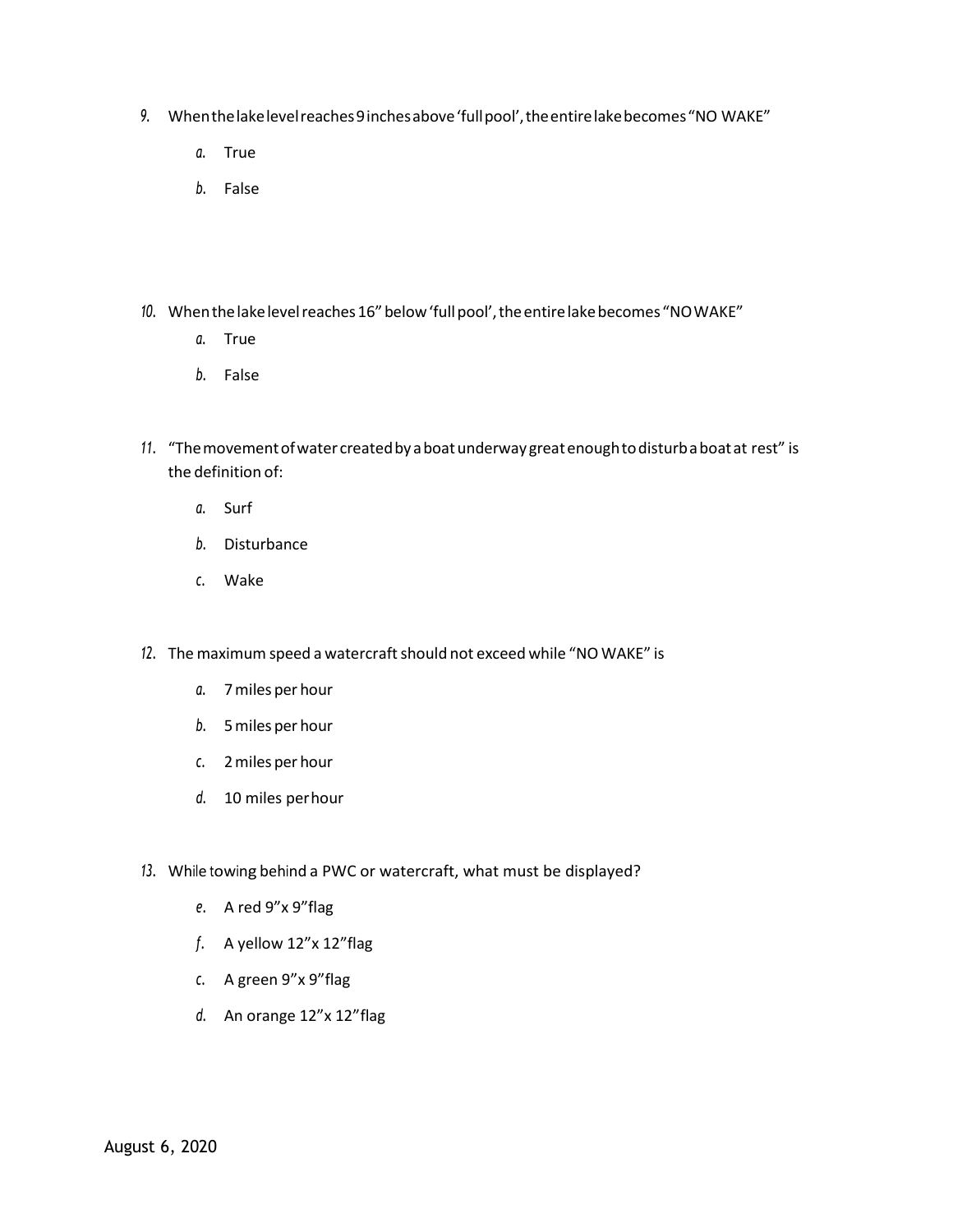- *14.* When towing with a PWCor watercraft an observer is not required.
	- *e.* True
	- b. False
- 15. Where must you have your Boater Safety Certificate when operating a watercraft?
	- *a.* At yourresidence
	- *b.* With you on the watercraft
	- *c.* On file atthe office
- 16. "Weaving through congested traffic" is an offense that falls under **interact and the set of the set of the s** 
	- *a.* CarelessOperation
	- *b.* Reckless Operation
	- *c.* Both
- *17.* When operating watercraft. yielding right-of-way is prioritized in the following descending order:
	- *a.* Downed Skier, Swimmer, Non-powered watercraft, Powered watercraft
	- *b.* Downed Skier, Swimmer, Powered watercraft, Non-powered watercraft
	- *c.* Swimmer, Downed Skiers, Powered watercraft, Non-powered watercraft
	- *d.* Swimmer, Downed skiers, Non-powered watercraft, Powered watercraft
- *18.* Racing of watercraft on Holiday Lake is permitted:
	- *a.* Never
	- *b.* When no other watercraft are around
	- *c.* Sunrise toSunset
	- *d.* With permission of bothowners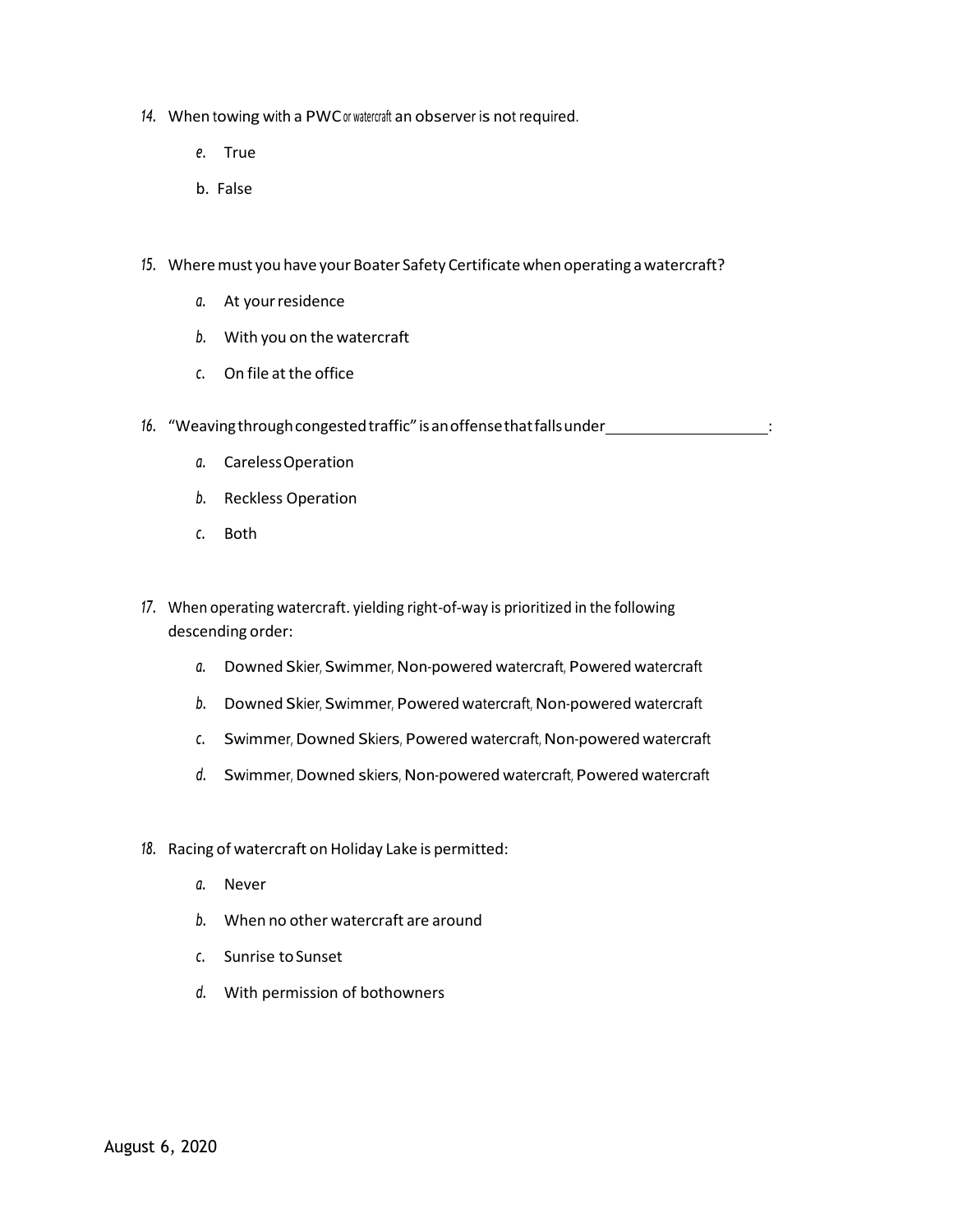- *19.* Whatistheminimumdistanceawatercraftmuststayfromanotherwatercraftonthe water?
	- *a.* 150feet
	- *b.* 50feet
	- *c.* 100feet
	- *d.* 75feet

#### *20.* "Power Turns" on a PWC are allowed:

- *a.* On the mainlake
- *b.* In a wakecove
- *c.* In a no-wakecove
- *d.* Never

# 21. Numerous NO WAKE buoys are visible\_\_\_\_\_\_\_\_\_feet from shore around the entire lake.

- *a.* 25ft
- *b.* 75ft
- c. 100ft
- *d.* 50ft

### *22.* Jumping the wake of a watercraft towing is PROHIBITED.

- *a.* True
- *b.* False

## *23.* The maximum speed limit on Holiday Lake is:

- *a.* 35
- *b.* 55
- *c.* 45
- *d.* 50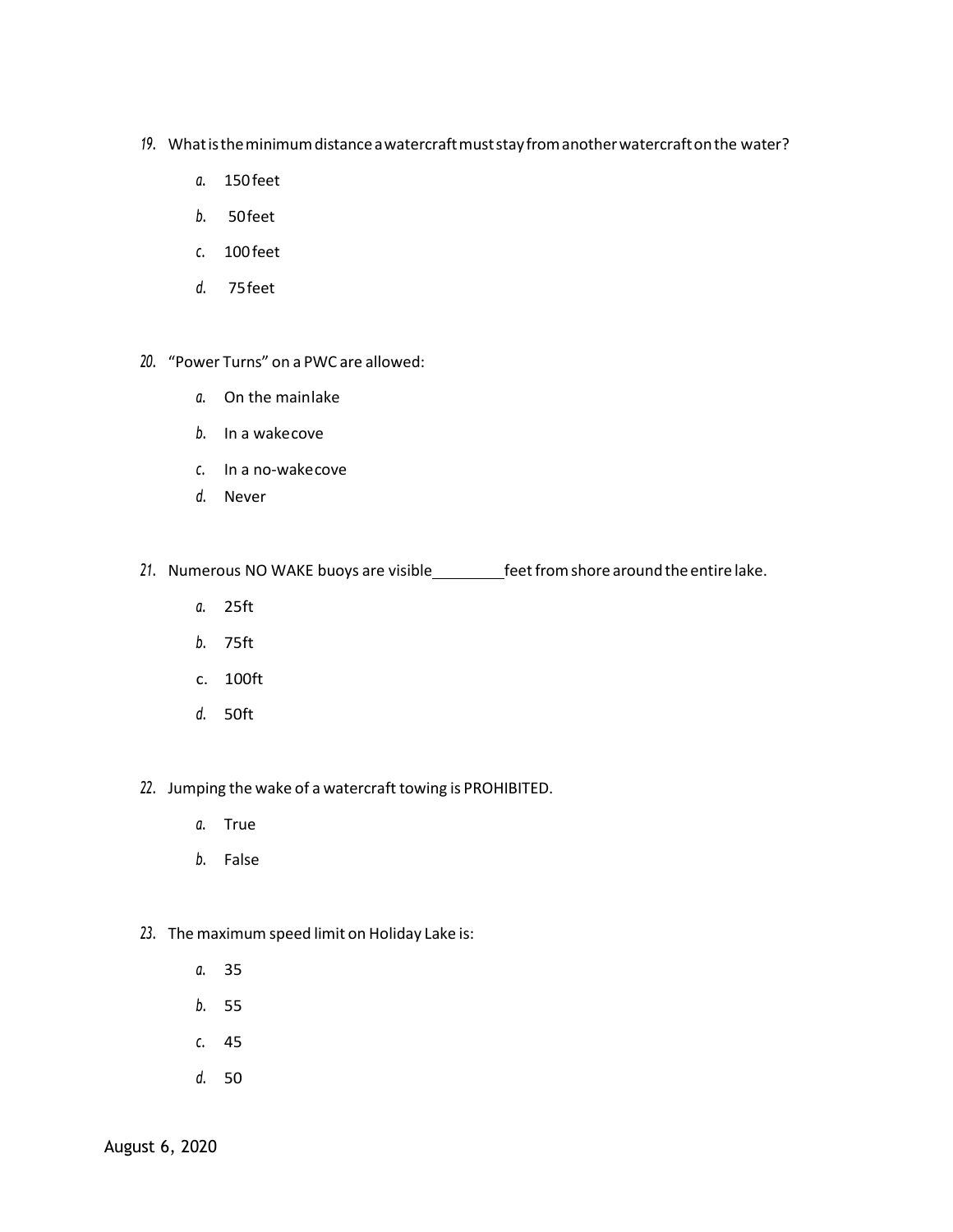- *24.* All persons on a PWC must wear a Coast Guard approved Type IV Personal Flotation Device (PFD).
	- *e.* True
	- *b.* False
- 25. A 2-seat PWC can be used to tow a skier or tube.
	- *c.* True
	- b. False
- 26. PWCs are allowed to operate after dark with appropriate navigational lights.
	- *a.* True
	- *b.* False
- 27. What is the penalty for reckless operation of a watercraft?
	- *a.* Warning only, no fine
	- *b.* \$100 fine plus 30-day suspension of membership privileges
	- *c.* \$200 fine plus 30-day suspension of membership privileges
	- *d.* \$50 fine
- 28. If the PWC or watercraft is equipped with an engine cut-off switch, the lanyard must be attached to the person, clothing, or PFD of the operator or, the wireless cut-off system must be activated.
	- *a.* True
	- *b.* False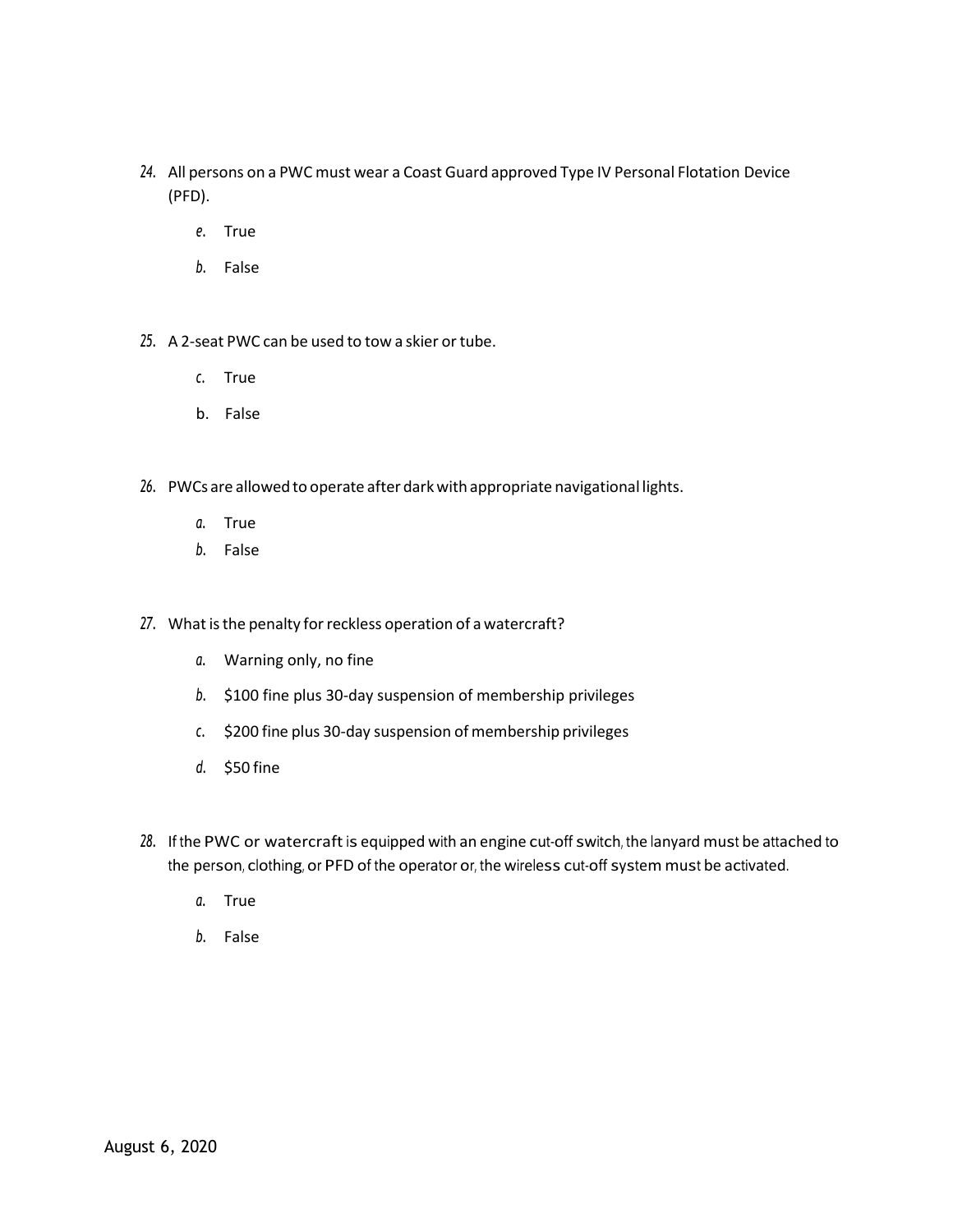- 29. If the PWC or watercraft is equipped with an engine cut-off switch, the lanyard must be attached to:
	- *a.* The persondriving
	- b. The clothing of the operator
	- *c.* The PFD of theoperator
	- *d.* Any of theabove
- *30.* By operating a vessel on Illinois waters, you have given "implied" consent to alcohol and/or drug testing if arrested for operating under the influence.
	- *a.* True
	- *b.* False
- 31. On Illinois state waters, all motorized vessels must have a mouth-, hand-, or power- operated whistle or other device capable of producing a blast that is two seconds or more in duration and audible for at least one-half mile.
	- *a.* True
	- *b.* False
- *32.* What other devices are available to boatersto indicate the lake is NO WAKE?
	- *a.* red beacon on top of theclubhouse
	- *b.* red beacon on top of dam end ofthe lake
	- c. white flag flying below U.S. flag at the clubhouse
	- *d.* both (a) and(b)
- *33.* "Powerturns"thatcausearideroroccupanttobethrownfromthewatercraftare:
	- a. Not allowed, and would be considered operating in a reckless manner
	- *b.* Allowed, and fun forthe whole family
	- *c.* Allowed, but only ifthe occupant asksfirst
	- *d.* Both (b) and(c)